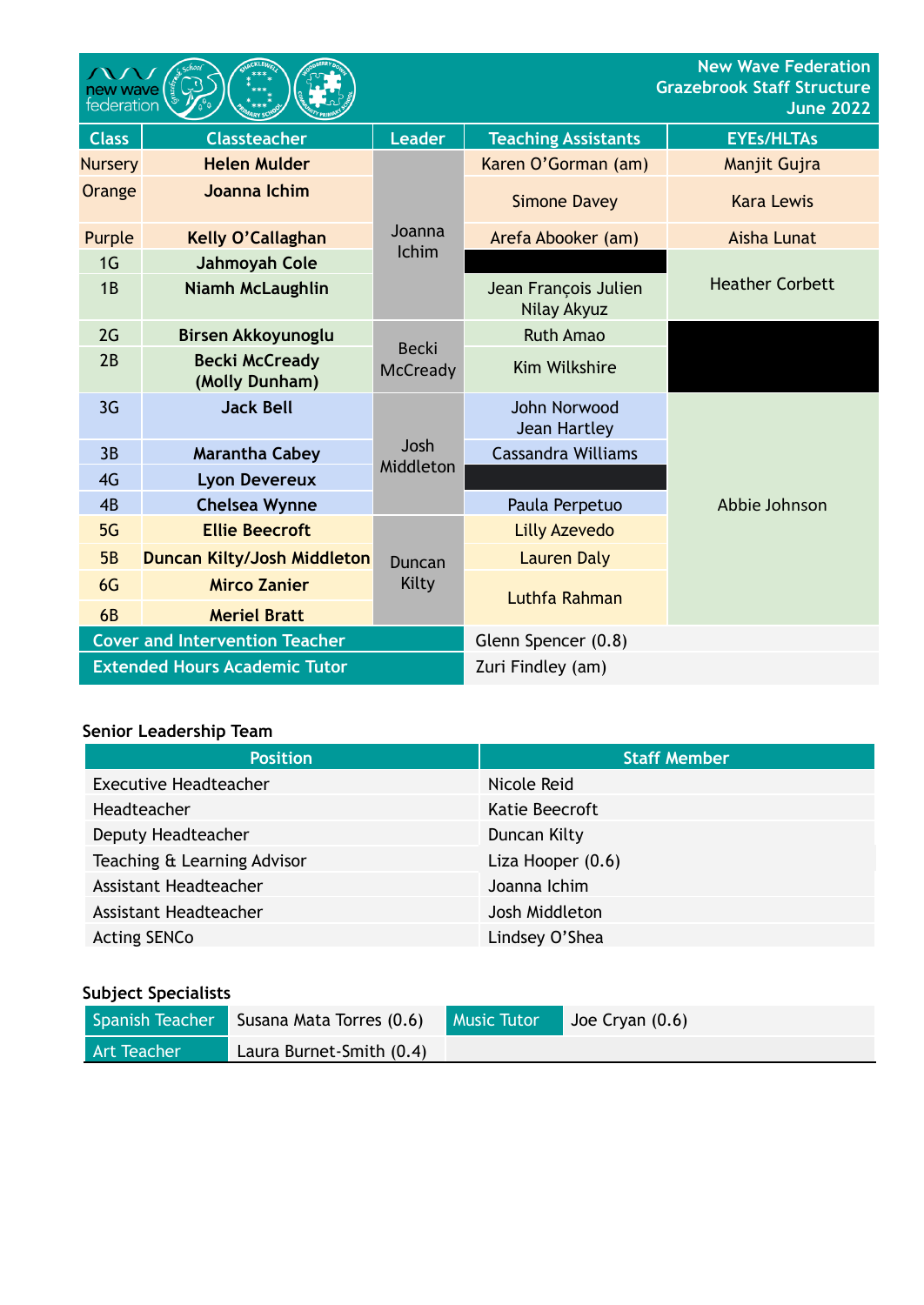#### **Curriculum Leaders**

| <b>Subject</b>           | <b>Leader</b>                          |  |
|--------------------------|----------------------------------------|--|
| <b>EYFS Leader</b>       | Joanna Ichim                           |  |
| English                  | Joanna Ichim                           |  |
| <b>RWI</b>               | Becki McCready (Lucy Cooper mat leave) |  |
| <b>Mathematics</b>       | Joshua Middleton                       |  |
| <b>Wider Curriculum</b>  | Duncan Kilty                           |  |
| <b>History</b>           | Duncan Kilty                           |  |
| Geography                | Mirco Zanier                           |  |
| Science                  | Joshua Middleton                       |  |
| <b>RE &amp; PSHE</b>     | Duncan Kilty                           |  |
| Computing and Technology | Chelsea Wynne                          |  |
| <b>PE</b>                | Ryan Hassan/Ryan Ansell                |  |
| Art and Design           | <b>Meriel Bratt</b>                    |  |
| Design Technology        | <b>Meriel Bratt</b>                    |  |
| <b>Music</b>             | Joe Cryan                              |  |
| Spanish                  | Susana Mata Torres                     |  |

### **Administrative & Premises Staff**

| <b>Role</b>                                  | <b>Staff Member</b>     |
|----------------------------------------------|-------------------------|
| <b>Federation Business Manager</b>           | Alia Choudhry           |
| <b>EHT PA/Senior Administration Officer</b>  | Lisa Langley            |
| Senior Administration Officer                | <b>Tracey Hitchcock</b> |
| <b>Federation Head of Communications</b>     | Renee Binns             |
| <b>Finance Officer</b>                       | Alberto Ferreria        |
| <b>Extended Schools and Community Leader</b> | <b>Bev Dickinson</b>    |
| Receptionist and Attendance Officer          | Pam Sealy               |
| <b>Premises Officer</b>                      | <b>Val Kornevs</b>      |
| <b>Premises Officer</b>                      | Nixon Cubala            |

## **PE Staff**

| <b>Role</b> | <b>Staff Member</b> |
|-------------|---------------------|
| PE Coach    | Ryan Hassan         |
| PE Coach    | Ryan Ansell         |

# **Catering, Breakfast & Lunch Staff**

| <b>Catering Team</b>  | <b>Midday Meals Supervisors</b> | <b>Breakfast Club</b>    |
|-----------------------|---------------------------------|--------------------------|
| Christina Blessas     | Karen O'Gorman                  | Karen O'Gorman           |
| Cheryl Knott          | Verity Summerfield              | Verity Summerfield       |
| Agnieszka Abramowicz  | Arefa Aboobaker                 | <b>After School Club</b> |
| <b>Bibi Pashaw</b>    | Michelle Seearam                | Nasreen Akhtar           |
| <b>Yvonne Samuels</b> | Joycelyn Remy                   | <b>Caroline King</b>     |
|                       | Anne-Marie Nzoumba              | JJ Francois              |
|                       | Jennifer Blake                  | Jean Hartley             |
|                       | Jackie Guidhan                  | Nada Mensah              |
|                       | Amanda Cocker                   |                          |
|                       | Kiran Kaur                      |                          |
|                       | Alena Bryndzova                 |                          |